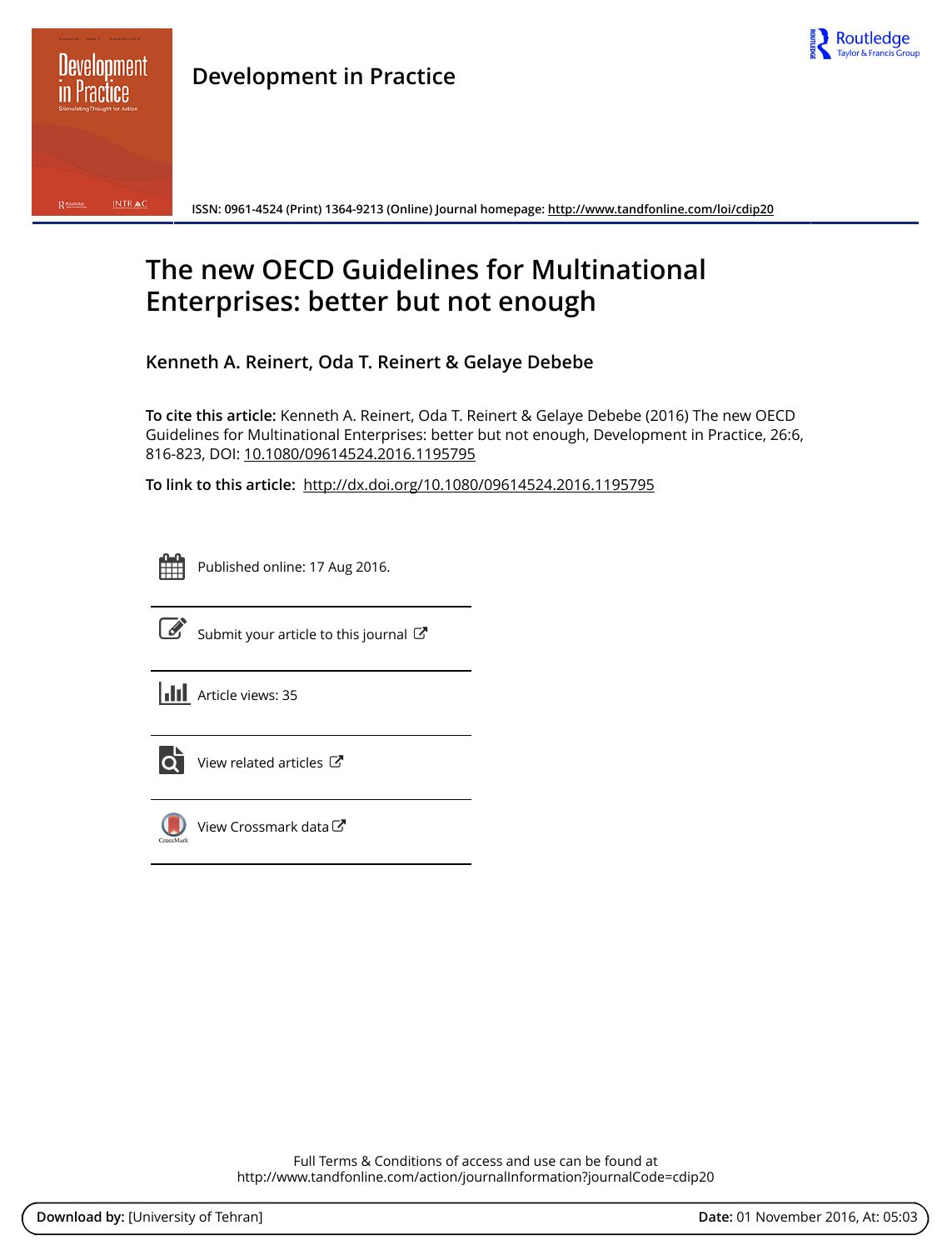#### VIEWPOINT

### The new OECD Guidelines for Multinational Enterprises: better but not enough

Kenneth A. Reinert, Oda T. Reinert, and Gelaye Debebe

#### ABSTRACT

This viewpoint addresses the extent to which the OECD Guidelines for Multinational Enterprises adequately serve as a system of global governance for MNEs. We argue that, while a 2011 revision has strengthened the Guidelines, their somewhat limited scope, voluntary nature, and less than satisfactory implementation render their potential utility unrealised.

Ce Point de vue traite de la mesure dans laquelle les Principes directeurs de l'OCDE pour les entreprises multinationales constituent un système adéquat de gouvernance mondiale pour ces entreprises. Nous soutenons que, si la révision de 2011 a renforcé ces principes directeurs, leur portée quelque peu limitée, leur nature volontaire et leur mise en œuvre loin d'être satisfaisante font que leur utilité potentielle ne s'est pas encore matérialisée.

El presente punto de vista aborda la cuestión de si las Directrices de la OCDE para Empresas Transnacionales constituyen un sistema adecuado para la gobernanza de las empresas transnacionales a nivel global. Los autores sostienen que si bien la revisión llevada a cabo en 2011 fortaleció dichas Directrices, su alcance bastante limitado, su naturaleza no vinculante y su implementación poco satisfactoria significan que su potencial utilidad no será posible.

#### ARTICLE HISTORY

Received 12 December 2015 Accepted 4 April 2016

Routledae Taylor & Francis Group

#### **KEYWORDS**

Globalisation (inc. trade; private sector); Governance and public policy

#### Introduction

Multinational enterprises (MNEs) are profit-generating entities that engage in the production of goods and services in more than one country. In the context of socio-economic development, the process of foreign direct investment (FDI) in which MNEs engage can have both benefits and costs. Therefore, the purpose of governing the behaviour of MNEs would be to enhance the advantages of FDI and, more importantly, to mitigate the disadvantages.<sup>1</sup> However, governing institutions of MNEs are much weaker than those in other realms of global economic activity. For example, while the World Trade Organization (WTO) governs international trade and the International Monetary Fund (IMF) governs international finance, no such institutional counterpart exists in the realm of inter-national production.<sup>[2](#page-5-0)</sup> This situation leaves a major lacuna in the global governance system that has been partially filled by the Organization for Economic Cooperation and Development (OECD) Guidelines for Multinational Enterprises. This viewpoint addresses the extent to which the OECD Guidelines address this global governance failure. We argue that, while a recent revision has somewhat strengthened the Guidelines, their overall lack of binding power and less than satisfactory implementation render their full utility unrealised.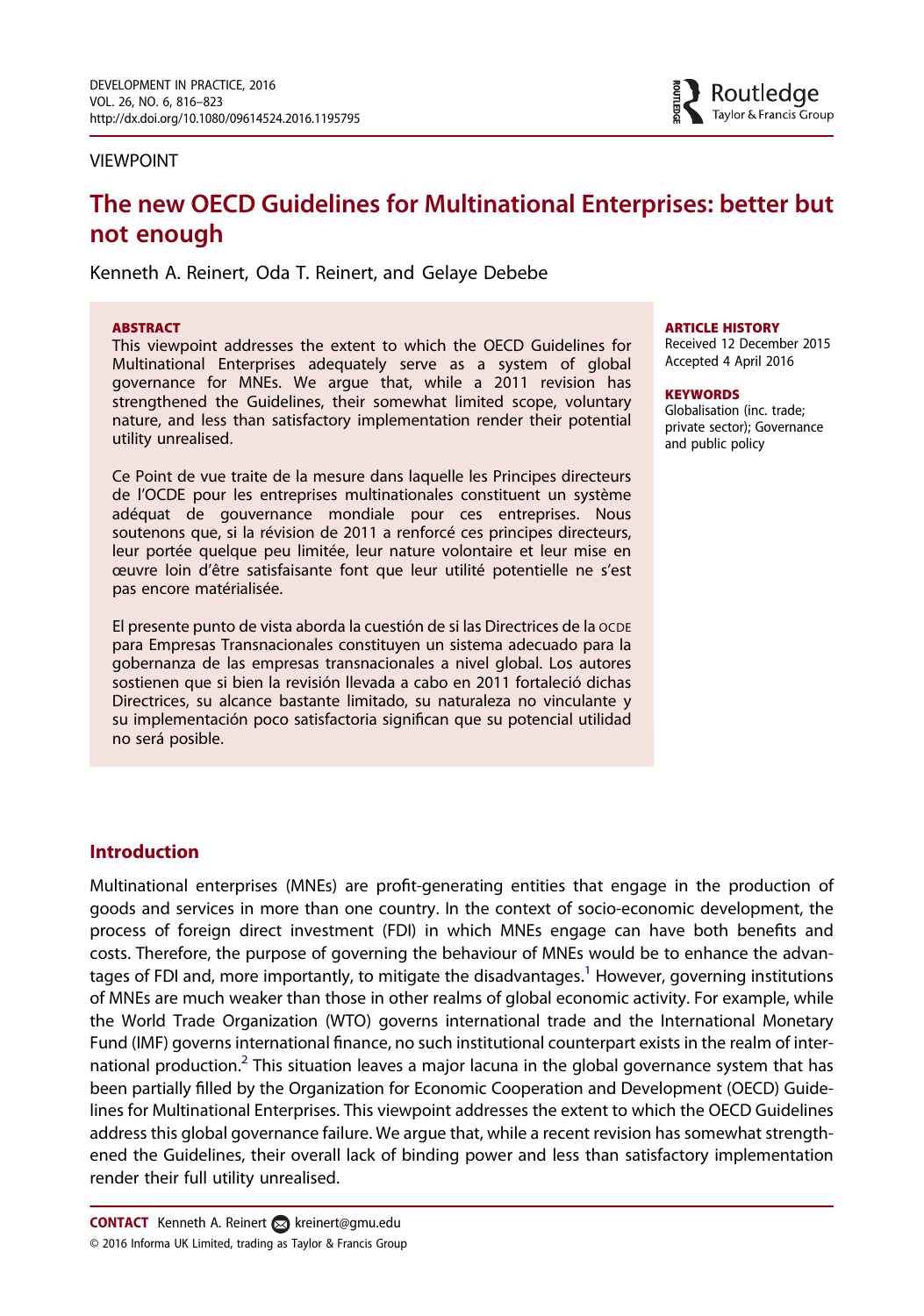#### <span id="page-2-0"></span>History and context

Efforts to influence and govern MNE behaviour go back to the late 1960s. For example, in 1969, a panel convened by the United Nations (UN) Secretary General at the direction of the Economic and Social Counsel (ECOSOC) led to the adoption of an ''Agreed Statement'' that articulated several understandings and forward steps for MNEs to consider. It was agreed both that MNEs need to recognise the development objectives of their host countries and that these objectives were best identified by the host countries themselves rather than by MNEs. While today the latter point might seem obvious, at the time, it was a significant policy step. In the late 1970s, under the auspices of the United Nations Conference on Trade and Development (UNCTAD), attention turned to the effects of restrictive business practices on the development processes of host countries. This led to a 1980 UN conference on restrictive business practices and an associated ''Set of Principles and Rules".<sup>[3](#page-5-0)</sup> At the time, an issue of debate was whether to make the guidelines mandatory or voluntary. Ultimately, it was decided that they were to be considered recommendations for national law rather than mandatory rules to be adjudicated by an international body (Benson [1980](#page-6-0)–[81\)](#page-6-0), a decision that was to carry over into the OECD Guidelines.

Another panel was appointed by the UN Secretary General in 1972 in response to the perceived MNE influence on host-country policies. Based on the panel's findings, the UN Secretariat prepared a report that identified many host-country concerns and concluded that a comprehensive Code of Conduct on MNEs should be prepared.<sup>[4](#page-5-0)</sup> This process resulted in the establishment of the United Nations Commission on Transnational Corporations and the United Nations Center on Transnational Corporations. These entities initiated the negotiation of a multilateral Code of Conduct for MNEs. This Code laid out a number of responsibilities that pertained to the legal purview of states to monitor and regulate MNE activities, the alignment of MNE activities to development goals, MNE non-intervention in the political affairs of the country, MNE respect for cultural practices and traditions in host countries, and identifying the reporting requirements of MNEs. The Code also included anti-corruption provisions from the previously described agreement on restrictive business practices. However, there was disagreement regarding the issue of technology transfer, the nationalisation of foreign assets, and whether state-owned enterprises should be treated as MNEs. Once again, an issue of conflict was whether the Code should be mandatory or voluntary. Despite some significant effort to craft the Code and despite some success in reaching agreement, the tenor of meetings became contentious and work on the Code was abandoned. $5$ 

Moving forward in time, most of the existing frameworks on standards with regard to FDI address host-country polices and are geared towards protecting investors and ensuring limited interference. These standards are often codified into bilateral investment treaties (BITs), defined by the United Nations Conference on Trade and Development (UNCTAD) as ''agreements between two countries for the reciprocal encouragement, promotion and protection of investments in each other's territories by companies based in either country".<sup>[6](#page-5-0)</sup> BITs have grown rapidly over time, from approximately 400 in 1990 to nearly 3,000 currently (UNCTAD [2015](#page-6-0)). As noted by Anderson [\(2009](#page-6-0)–[10](#page-6-0)), ''the substance of post-World War II bilateral investment treaties has not changed substantially over time, and they still omit many rights of and protections for individuals and communities in host countries'' (13). This focus on BITs rather than more multinational approaches to MNE governance is a significant shortcoming of current institutional arrangements to govern MNEs.

#### The OECD Guidelines

In 1976, the OECD adopted the OECD Guidelines for Multinational Enterprises, a framework for a nonbinding, soft-law mechanism to help enforce MNE ethical conduct. The non-binding, soft law approach was deliberate, because the intent of the Guidelines was and is not to legislate, but as the name suggests, to guide.<sup>[7](#page-5-0)</sup> The 1976 version of the Guidelines originally appeared as an annex to the OECD's Declaration on International Investment and Multinational Enterprises and consisted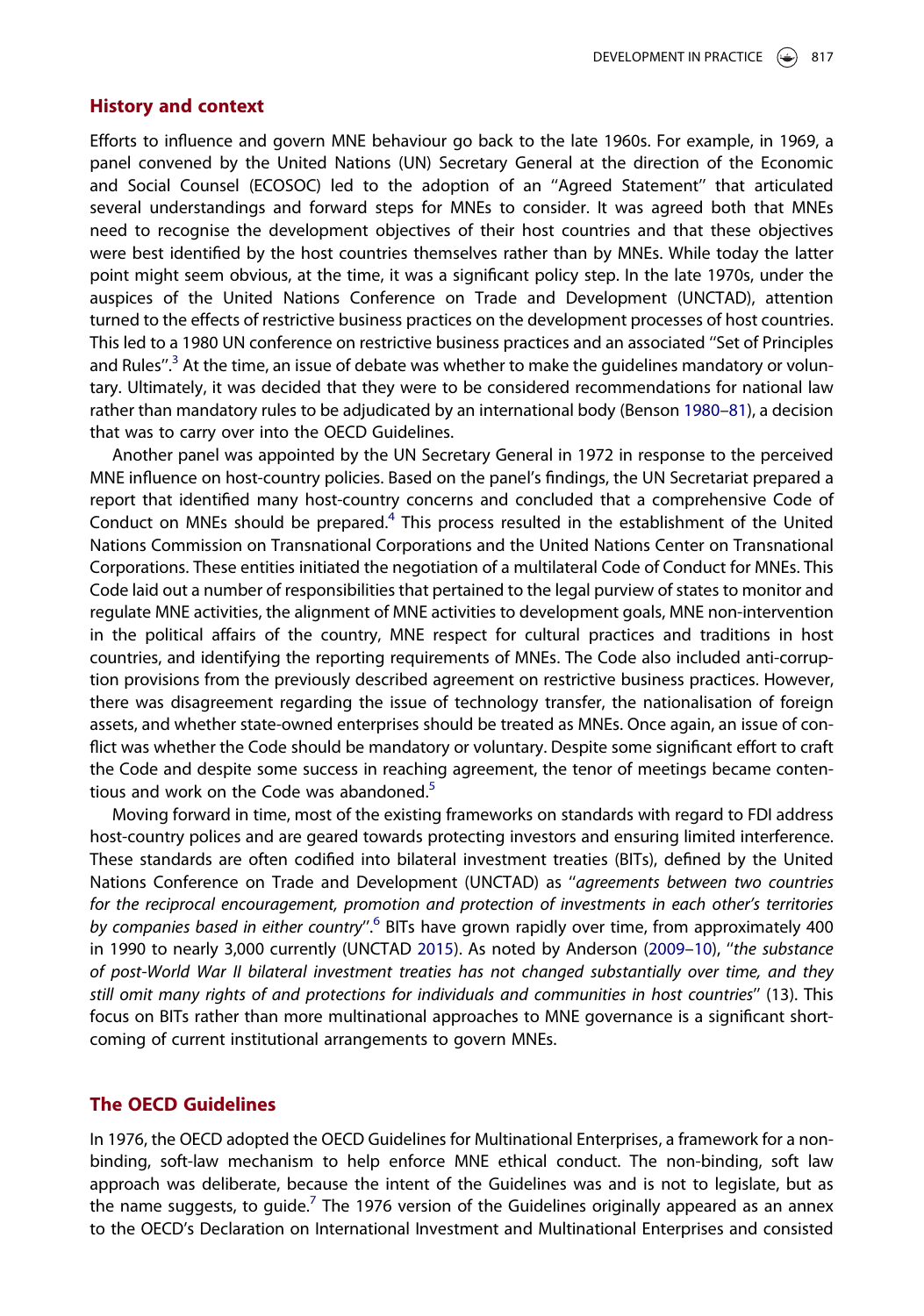<span id="page-3-0"></span>of nine chapters. This version of the Guidelines did not apply outside of OECD countries and was limited to the standards of the countries in which MNEs operated.

The 2000 revision of Guidelines proved to be important. The 2000 version addressed concerns regarding human rights, local capacity building, labour relations, health and the environment, corporate governance, and science and technology. This version is summarised in the Appendix. An assessment of the 2000 revisions by Murray ([2001](#page-6-0)) noted that the revised Guidelines formed a useful complement to the core labour standards of the International Labor Organization (ILO) and could serve as a point of reference for groups concerned with MNE behaviour. There was also an increased emphasis on standards of conduct, closer connections to international law, and an increased global focus. The 2000 revision applied to 34 OECD member countries. However, additional countries agreed to the Guidelines, bringing the total number of adhering countries to 42. $8$  This, plus endorsements by the G-8 and the United Nations Secretary General's Special Representative on Business and Human Rights, contributed to the evolving global reach and relevance of the Guidelines. The 2000 revision also applied to MNE operations outside of OECD countries as well as within them.

While the 2000 revision was still non-binding, two developments contributed to its applicability. First, the 2000 Guidelines somewhat strengthened an implementation mechanism known as National Contact Points (NCPs) that had been initiated as part of the 1979 Guidelines Review. The 2000 version introduced a set of enhanced procedural guidelines, annual meetings, and transparency enhancing reporting requirements for the NCPs. It also facilitated the ability of labour organisations, businesses, and NGOs to become involved in processes related to the Guidelines, including requesting consultations with NCPs. $9$  As of the end of 2015, over 330 "instances" of NCP activity had taken place.<sup>[10](#page-5-0)</sup>

Second, in 2006, the OECD adopted a Risk Awareness Tool for Multinational Enterprises in Weak Governance Zones. This related to a point previously made by Murray [\(2001](#page-6-0)): while other global guidelines such as the core labour standards of the ILO assume a modicum of governance on the part of states who have signed on to the standards, many MNEs operate in environments where governance structures are quite weak. Consequently, to some extent, the Guidelines became a sup-plement to ILO standards.<sup>[11](#page-5-0)</sup>

#### The 2011 Guidelines

The most recent update of the OECD Guidelines occurred in 2011, and this new iteration is also presented in the Appendix. As seen in the Appendix, the guidelines were expanded from 11 to 15. The Guidelines are still presented as ''recommendations'' and ''non-binding principles and standards'' by the OECD (OECD [2011\)](#page-6-0) and have been adopted by 45 countries.<sup>[12](#page-5-0)</sup> While the 2011 Guidelines are nonbinding on MNEs, countries adhering to them make a "binding commitment to implement them". As such, aspects of the Guidelines are binding on countries but not on MNEs, in keeping with a long tradition of avoiding any real requirements on MNEs themselves, while attempting to influence the social and economic policy and legislation of adhering states.<sup>[13](#page-5-0)</sup>

The United Nations Special Representative on Human Rights and Transnational Corporations ([2010](#page-6-0)) had suggested that human rights be given a stand-alone chapter within the Guidelines. This concern has been addressed. The second guideline of the 2000 version was to: "Respect the human rights of those affected by their activities consistent with the host government's international obligations and commitments.'' This has been modified to: ''Respect the internationally recognized human rights of those affected by their activities." With this change, the 2011 version has reduced the ambiguity of the previous version in that it applies to *all* internationally recognised human rights.<sup>14</sup> The 2011 update suggests a "risk based due diligence procedure" in order to identify and remedy human rights infractions.

A risk-based due diligence approach is also applied in Guidelines 12 and 13 to ''responsible supply chain management''. As such, the Guidelines' recommendations extend beyond the actions of the MNE to their suppliers and business partners, and a MNE can thereby in principle be held responsible for the infractions of their business partners; a step in the right direction.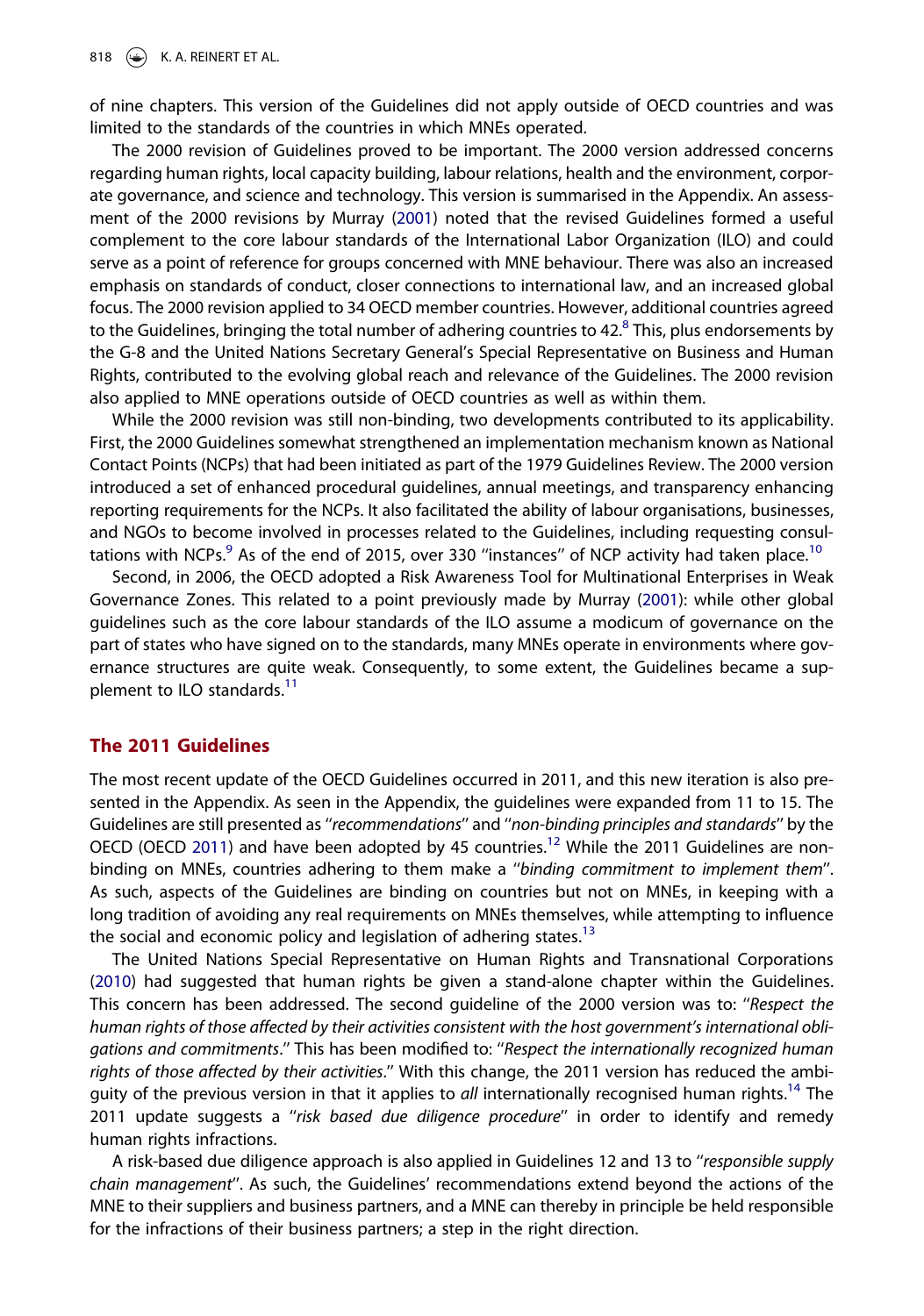<span id="page-4-0"></span>The previously discussed NCPs remain a part of the 2011 version of the Guidelines, and this is where some observers suggest that the Guidelines are binding on countries.<sup>15</sup> The document states: ''Governments adhering to the Guidelines will implement them and encourage their use. They will establish National Contact Points that promote the Guidelines and act as a forum for discussion of all matters relating to the Guidelines'' (OECD [2011,](#page-6-0) 18, emphasis added). The Guidelines mandate that NCPs respond to other NCPs, the business community, worker organisations, NGOs, and the public at large. The NCP remit is therefore quite large.

While the NCPs continue to be somewhat useful in addressing inquiries and concerns, they have two major flaws. First, they lack a standard structure, and the question of how to implement them is left entirely up to the individual country, resulting in many different manifestations of NCPs with varying degrees of effectiveness. Second, NCPs do not have the resources and capabilities to carry out their functions even when their responsibilities are made clear. For example, they lack the power to adjudicate violations of the Guidelines or to enforce agreements stemming from deliberations that take place in their jurisdictions. Unfortunately, the 2011 revision of the Guidelines has not adequately addressed these ongoing issues.<sup>[16](#page-5-0)</sup> While the NCP process is potentially binding on countries, there is no real authority to ensure that country governments act in ways to enforce the MNE behaviour prescribed in the Guidelines.

Somewhat more positively, the human rights and NCP issues intersect in the 2011 Guidelines. Between 2001 and 2011, there were five NCP instances on human rights issues. From 2011 to 2015, there were 73 additional human rights instances. While still not evidence of any effectiveness of the NCP process in the human rights realm, a significant change can be observed.

#### Promise and limitations

In their review of the role of FDI and MNEs in global development processes, Goldin and Reinert ([2012](#page-6-0)) called for binding, de minimis guidelines for MNE behaviour. Similarly, Anderson ([2009](#page-6-0)– [10](#page-6-0)) called for a "mandatory legal framework" in this area. The OECD Guidelines represent a fairly comprehensive, non-binding code of conduct for the behaviour of MNEs across a number of issue areas. Although often described by the OECD as ''multilateral'', they are perhaps best seen as ''plurilateral'' in the trade policy sense. That is, they apply to a restricted number of agreeing countries. Their non-binding, plurilateral nature limits the utility of the Guidelines, but limited utility is still utility, and the scope of the Guidelines across a number of issue areas remains useful.

The 2011 version of the Guidelines retained the non-binding, plurilateral nature of the 2000 version. Although the new changes address issues not adequately covered in the 2000 version, the method of execution still falls short. The NCP system is inherently flawed due to there being no real authority on what form NCPs should take and how they should operate. While they have made some progress over the 2000 version, until the global policy community is prepared to embrace a subset of the Guidelines in binding form and extend the binding requirements to a larger number of countries, the regulatory environment for MNEs will remain woefully incomplete.

Nearly the entire structure of the WTO is binding on member countries due to a robust dispute settlement mechanism. The conditionality structures of the IMF and World Bank also offer a significant amount of binding in their dealings with those countries partaking of their grant and lending services. Given the far-reaching impacts of FDI on multiple aspects of development processes (human rights, employment and wages, competition, education and training, technology development, balance of payments, health, the environment, culture, and politics), it would seem reasonable to expect binding, de minimis governance system for MNE behaviour. Although the 2011 Guidelines are an improvement upon previous versions, they are not good enough. The reasonable expectation for robust global governance of MNEs has not yet been fulfilled.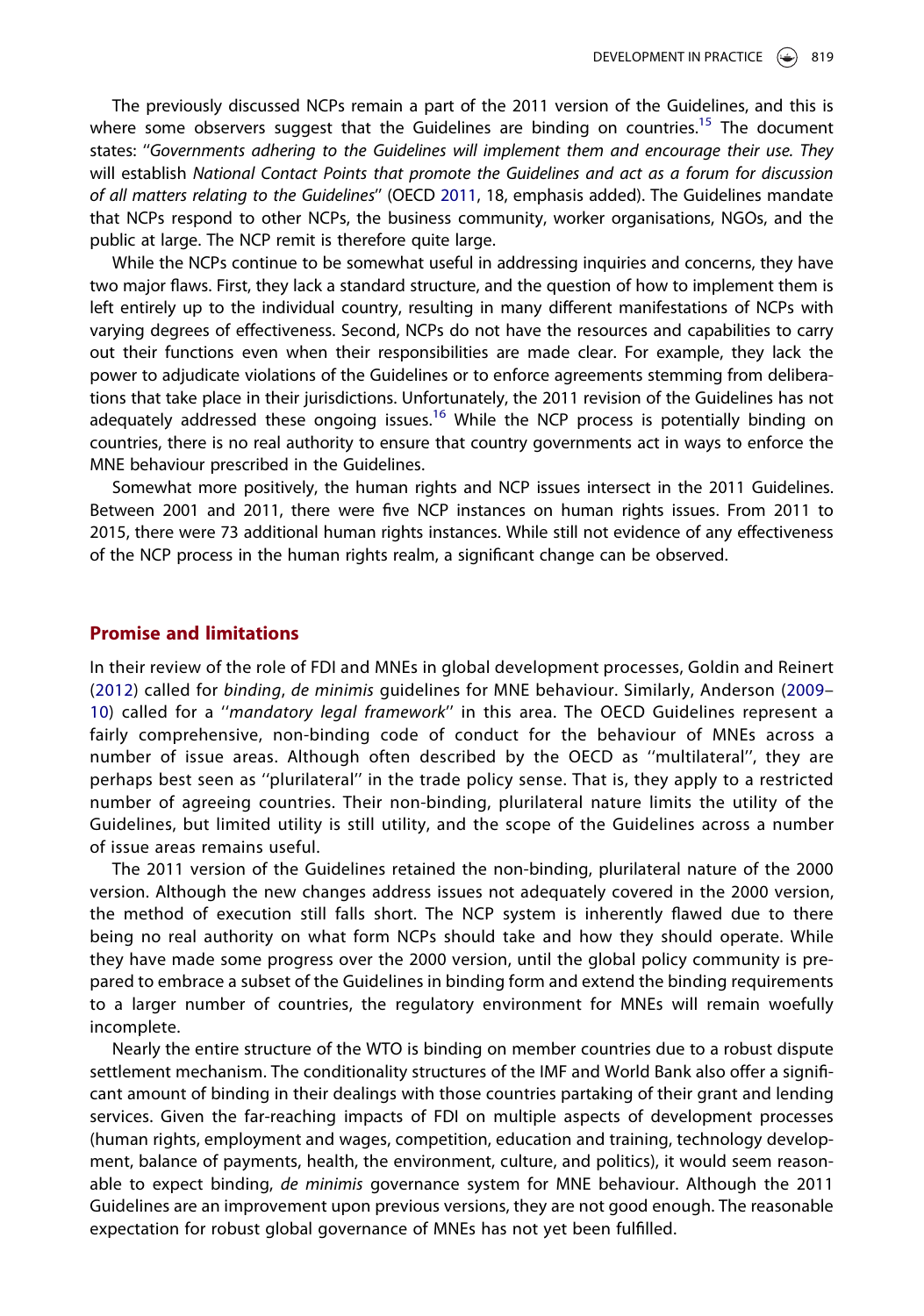#### <span id="page-5-0"></span>**Notes**

- 1. See, for example, Chapter 22 of Reinert ([2012](#page-6-0)). The most recent version of the OECD Guidelines for Multinational Enterprises stated: "The common aim of the governments adhering to the Guidelines is to encourage the positive contributions that multinational enterprises can make to economic, environmental and social progress and to minimize the difficulties to which their various operations may give rise" (OECD [2011,](#page-6-0) 15).
- 2. Recognising this, Anderson [\(2009](#page-6-0)–[10\)](#page-6-0) stated that "although international trade law developed and matured, multilateral foreign direct investment law stagnated" (2). Ruggie [\(2008](#page-6-0)) also pointed out what he called "governance gaps" in the area of international business.
- 3. See Chapter 1 of Dell [\(1990](#page-6-0)).
- 4. See Chapter 1 of Dell [\(1990](#page-6-0)) and Bair [\(2015\)](#page-6-0).
- 5. See Sagafi-Nejad [\(2009\)](#page-6-0). This also resulted in the Center for Transnational Corporations being transferred to UNCTAD.
- 6. UNCTAD also reported that: "Treaties typically cover the following areas: scope and definition of investment, admission and establishment, national treatment, most-favored-nation treatment, fair and equitable treatment, compensation in the event of expropriation or damage to the investment, guarantees of free transfers of funds, and dispute settlement mechanisms, both state-state and investor-state."
- 7. This reflected pressure from OECD member countries and MNEs themselves. Reflecting this non-binding nature, Murray [\(2001](#page-6-0)) referred to the 1976 Guidelines as "abstentionist".
- 8. These included Argentina, Brazil, Egypt, Estonia, Latvia, Lithuania, Peru, and Romania. Estonia became an OECD member in 2010.
- 9. See, for example, Bowman ([2006](#page-6-0)) on potential indigenous use of the NCP.
- 10. See [www.mneguidelines.oecd.org/database](http://www.mneguidelines.oecd.org/database).
- 11. The OECD ([2010\)](#page-6-0) reported that a significant number of NCPs promoted the Risk Awareness Tool.
- 12. The non-OECD countries currently part of the Guidelines are Argentina, Brazil, Colombia, Costa Rica, Egypt, Latvia, Lithuania, Morocco, Peru, Romania, and Tunisia.
- 13. See, for example, Santner [\(2011](#page-6-0)).
- 14. As seen in the Appendix, human rights are now also included in Guideline 5.
- 15. See, for example, Robinson ([2014](#page-6-0)). This is made possible by Article 5 of the OECD Convention that allows the OECD Council to "take decisions which, except as otherwise provided, shall be binding on all the Members" (emphasis added). OECD Legal Instruments state that:

"Council Decisions are legally binding on all those Member countries which do not abstain at the time they are adopted. While they are not international treaties, they do entail the same kind of legal obligations as those subscribed to under international treaties. Members are obliged to implement Decisions and they must take the measures necessary for such implementation."

Further, the 2000/11 Council Decision on the Guidelines includes four "Decisions" on the NCPs that all use the world "shall". This leads us to conclude that there is a binding aspect of the NCP mechanism.

16. Robinson [\(2014](#page-6-0)) was blunt in this regard, stating that "simply put, the current reality is that the NCP system is in poor shape" (72) and "the 2011 update to the MNE Guidelines … does not seem to have had laid any more of a foundation for a more cohesive and competent NCP activity in the future, nor for a general decrease in maladministration" (73).

#### Disclosure statement

No potential conflict of interest was reported by the authors.

#### Notes on contributors

Kenneth A. Reinert is Professor of Public Policy at the Schar School of Policy and Government of George Mason University. He served as Director of the International Commerce and Policy Program from 2007 to 2010 and 2013 to 2015. He is an Associate Faculty of the Center for Emerging Market Policies. Professor Reinert received his PhD in Economics from the University of Maryland and held the positions of Senior International Economist at the US International Trade Commission and Associate Professor of Economics at Kalamazoo College. He has consulted for the World Trade Organization, the World Bank, the OECD Development Centre, and the US Department of Commerce.

Oda T. Reinert studies at James Madison High School, Vienna, Virginia, USA.

Gelaye Debebe is Associate Professor and Program Director of Organizational Sciences at the George Washington University and Faculty Affiliate at the Center for Gender in Organizations at Simmons Graduate School of Management. She holds a BS in government and politics from the University of Maryland, an MS from the American University, and a PhD in organisational behaviour from the University of Michigan.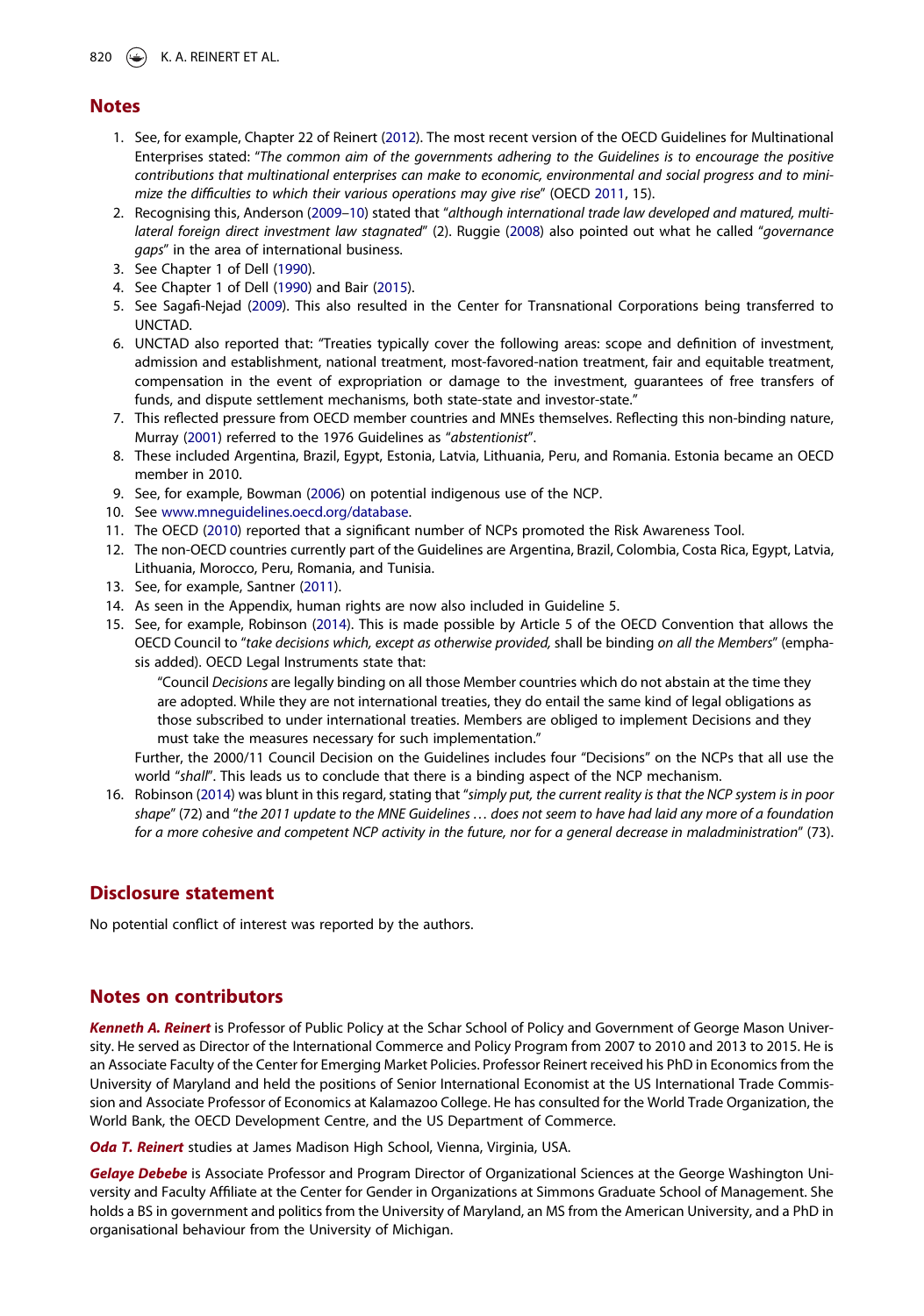#### <span id="page-6-0"></span>References

- Anderson, R. J. [2009](#page-2-0)–10. "Toward Global Corporate Citizenship: Reframing Foreign Direct Investment Law." Michigan State Journal of International Law 18 (1): 1–31.
- Bair, J. [2015](#page-5-0). "Corporations at the United Nations: Echoes of the New International Economic Order." Humanity: An International Journal of Human Rights, Humanitarianism, and Development 6 (1): 159–171.
- Benson, S. E. [1980](#page-2-0)–81. "The U.N. Code on Restrictive Business Practices: An International Antitrust Code is Born." American University Law Review 30 (4): 1031–1048.
- Bowman, H. [2006](#page-5-0). "If I Had a Hammer: The OECD Guidelines for Multinational Enterprises as Another Tool to Protect Indigenous Rights to Land." Pacific Rim Law and Policy Journal 15 (3): 703–732.
- Dell, S. [1990](#page-5-0). The United Nations and International Business. Durham: Duke University Press.
- Goldin, I., and K. A. Reinert. [2012](#page-4-0). Globalization for Development: Meeting New Challenges. Oxford: Oxford University Press.
- Murray, J. [2001](#page-3-0). "A New Phase in the Regulation of Multinational Enterprises: The Role of the OECD." Industrial Law Journal 30 (3): 255–270.
- Organization for Economic Cooperation and Development. [2001.](#page-8-0) The OECD Guidelines for Multinational Enterprises: Text, Commentary and Clarifications. Paris: OECD.
- Organization for Economic Cooperation and Development. [2010.](#page-5-0) OECD Guidelines for Multinational Enterprises: Report by the Chair of the 2010 Meeting of the National Contact Points. Paris: OECD.
- Organization for Economic Cooperation and Development. [2011](#page-3-0). OECD Guidelines for Multinational Enterprises: 2011 Edition. Paris: OECD.
- Reinert, K. A. [2012](#page-5-0). An Introduction to International Economics: New Perspectives on the World Economy. New York: Cambridge University Press.
- Robinson, S. [2014](#page-5-0). "International Obligations, State Responsibility and Judicial Review under the OECD Guidelines for Multinational Enterprises Regime." Utrecht Journal of International and European Law 30 (78): 68–81.
- Ruggie, J. [2008](#page-5-0). "Protect, Respect and Remedy: A Framework for Business and Human Rights." Innovations: Technology, Governance, Globalization 3 (2): 189–212.
- Sagafi-Nejad, T. [2009.](#page-5-0) "The UN Galaxy, Transnational Corporations and Sustainable Development." In Multinational Enterprises and the Challenge of Sustainable Development, edited by J. R. McIntyre, S. Ivanaj, and V. Ivanaj, 28–49. Cheltenham: Edward Elgar.
- Santner, A. L. [2011](#page-5-0). "A Soft Law Mechanism for Corporate Responsibility: How the Updated OECD Guidelines for Multinational Enterprises Promote Business for the Future." George Washington University International Law Review 43 (2): 375–388.
- United Nations Conference on Trade and Development. [2015](#page-2-0). World Investment Report 2015: Reforming International Investment Governance. Geneva: UNCTAD.
- United Nations Special Representative on Human Rights and Transnational Corporations. [2010.](#page-3-0) Updating the Guidelines for Multinational Enterprises: Discussion Paper. New York: United Nations.

| Number         | 2000 version                                                                                                                                                                                                                                                                     | 2011 version                                                                                                                                                                                                                                                                     | Comment                                                                                                  |
|----------------|----------------------------------------------------------------------------------------------------------------------------------------------------------------------------------------------------------------------------------------------------------------------------------|----------------------------------------------------------------------------------------------------------------------------------------------------------------------------------------------------------------------------------------------------------------------------------|----------------------------------------------------------------------------------------------------------|
|                | Contribute to economic, social, and<br>environmental progress with a view<br>to achieving sustainable<br>development.                                                                                                                                                            | Contribute to economic, environmental,<br>and social progress with a view to<br>achieving sustainable development.                                                                                                                                                               | Essentially the same.                                                                                    |
| $\overline{2}$ | Respect the human rights of those<br>affected by their activities consistent<br>with the host government's<br>international obligations and<br>commitments.                                                                                                                      | Respect the internationally recognised<br>human rights of those affected by their<br>activities.                                                                                                                                                                                 | The 2011 version recognises<br>human rights consideration<br>independent of host-country<br>obligations. |
| 3              | Encourage local capacity-building<br>through close cooperation with the<br>local community, including business<br>interests, as well as developing the<br>enterprise's activities in domestic and<br>foreign markets, consistent with the<br>need for sound commercial practice. | Encourage local capacity building<br>through close cooperation with the<br>local community, including business<br>interests, as well as developing the<br>enterprise's activities in domestic and<br>foreign markets, consistent with the<br>need for sound commercial practice. | No change.                                                                                               |
| 4              | Encourage human capital formation, in<br>particular by creating employment<br>opportunities and facilitating training<br>opportunities for employees.                                                                                                                            | Encourage human capital formation, in<br>particular by creating employment<br>opportunities and facilitating training<br>opportunities for employees.                                                                                                                            | No change.                                                                                               |

#### Appendix. The 2000 and 2011 OECD Guidelines compared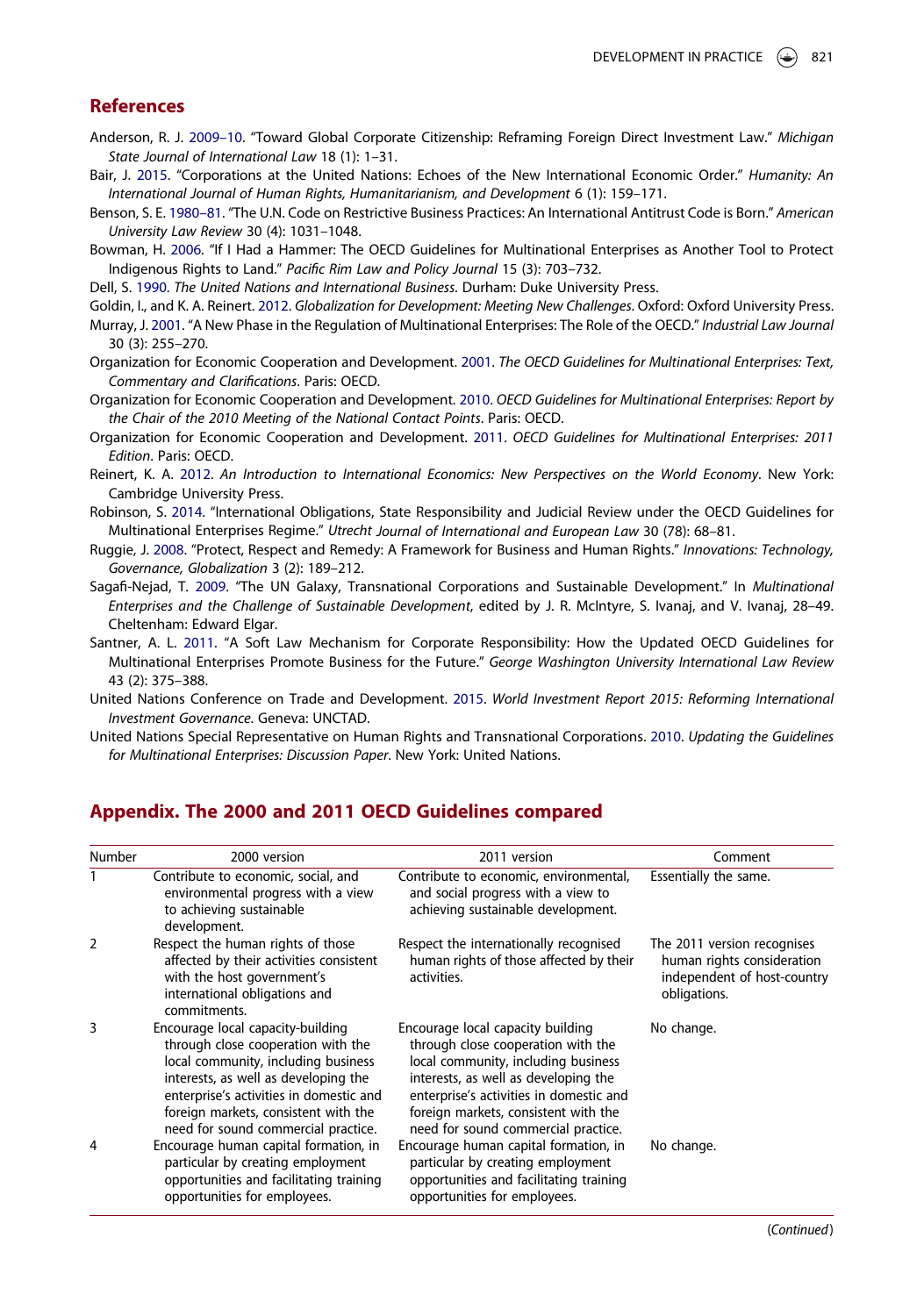#### Appendix Continued.

| Number         | 2000 version                                                                                                                                                                                                                                                                    | 2011 version                                                                                                                                                                                                                                                                                                                                                                                               | Comment                                                                        |
|----------------|---------------------------------------------------------------------------------------------------------------------------------------------------------------------------------------------------------------------------------------------------------------------------------|------------------------------------------------------------------------------------------------------------------------------------------------------------------------------------------------------------------------------------------------------------------------------------------------------------------------------------------------------------------------------------------------------------|--------------------------------------------------------------------------------|
| $\overline{5}$ | Refrain from seeking or accepting<br>exemptions not contemplated in the<br>statutory or regulatory framework<br>related to environmental, health,<br>safety, labour, taxation, financial<br>incentives, or other issues.                                                        | Refrain from seeking or accepting<br>exemptions not contemplated in the<br>statutory or regulatory framework<br>related to human rights,<br>environmental, health, safety, labour,<br>taxation, financial incentives, or other<br>issues.                                                                                                                                                                  | The 2011 version includes<br>human rights.                                     |
| 6              | Support and uphold good corporate<br>governance principles and develop<br>and apply good corporate governance<br>practices.                                                                                                                                                     | Support and uphold good corporate<br>governance principles and develop and<br>apply good corporate governance<br>practices, including throughout<br>enterprise groups.                                                                                                                                                                                                                                     | Corporate governance<br>principles extend throughout<br>enterprise groups.     |
| 7              | Develop and apply effective self-<br>regulatory practices and management<br>systems that foster a relationship of<br>confidence and mutual trust between<br>enterprises and the societies in which<br>they operate.                                                             | Develop and apply effective self-<br>regulatory practices and management<br>systems that foster a relationship of<br>confidence and mutual trust between<br>enterprises and the societies in which<br>they operate.                                                                                                                                                                                        | No change.                                                                     |
| 8              | Promote employee awareness of, and<br>compliance with, company policies<br>through appropriate dissemination of<br>these policies, including through<br>training programmes.                                                                                                    | Promote awareness of and compliance<br>by workers employed by multinational<br>enterprises with respect to company<br>policies through appropriate<br>dissemination of these policies,<br>including through training<br>programmes.                                                                                                                                                                        | A slightly increased focus on the<br>workers of MNEs.                          |
| 9              | Refrain from discriminatory or<br>disciplinary action against employees<br>who make bona fide reports to<br>management or, as appropriate, to<br>the competent public authorities, on<br>practices that contravene the law, the<br>Guidelines, or the enterprise's<br>policies. | Refrain from discriminatory or<br>disciplinary action against workers who<br>make bona fide reports to<br>management or, as appropriate, to the<br>competent public authorities, on<br>practices that contravene the law, the<br>Guidelines, or the enterprise's policies.                                                                                                                                 | Essentially the same.                                                          |
| 10             | Encourage, where practicable, business<br>partners, including suppliers and<br>subcontractors, to apply principles of<br>corporate conduct compatible with<br>the Guidelines.                                                                                                   | Carry out risk-based due diligence, for<br>example by incorporating it into their<br>enterprise risk management systems,<br>to identify, prevent, and mitigate<br>actual and potential adverse impacts as<br>described in paragraphs 11 and 12, and<br>account for how these impacts are<br>addressed. The nature and extent of<br>due diligence depend on the<br>circumstances of a particular situation. | Risk-based due diligence is<br>given a great deal more<br>emphasis.            |
| 11             |                                                                                                                                                                                                                                                                                 | Avoid causing or contributing to adverse<br>impacts on matters covered by the<br>Guidelines, through their own<br>activities, and address such impacts<br>when they occur.                                                                                                                                                                                                                                 | Calls upon MNEs to take a more<br>active role in support of the<br>Guidelines. |
| 12             |                                                                                                                                                                                                                                                                                 | Seek to prevent or mitigate an adverse<br>impact where they have not<br>contributed to that impact, when the<br>impact is nevertheless directly linked to<br>their operations, products, or services<br>by a business relationship. This is not<br>intended to shift responsibility from<br>the entity causing an adverse impact to<br>the enterprise with which it has a<br>business relationship.        | Extends responsibility beyond<br>the MNE itself to business<br>partners.       |

(Continued)